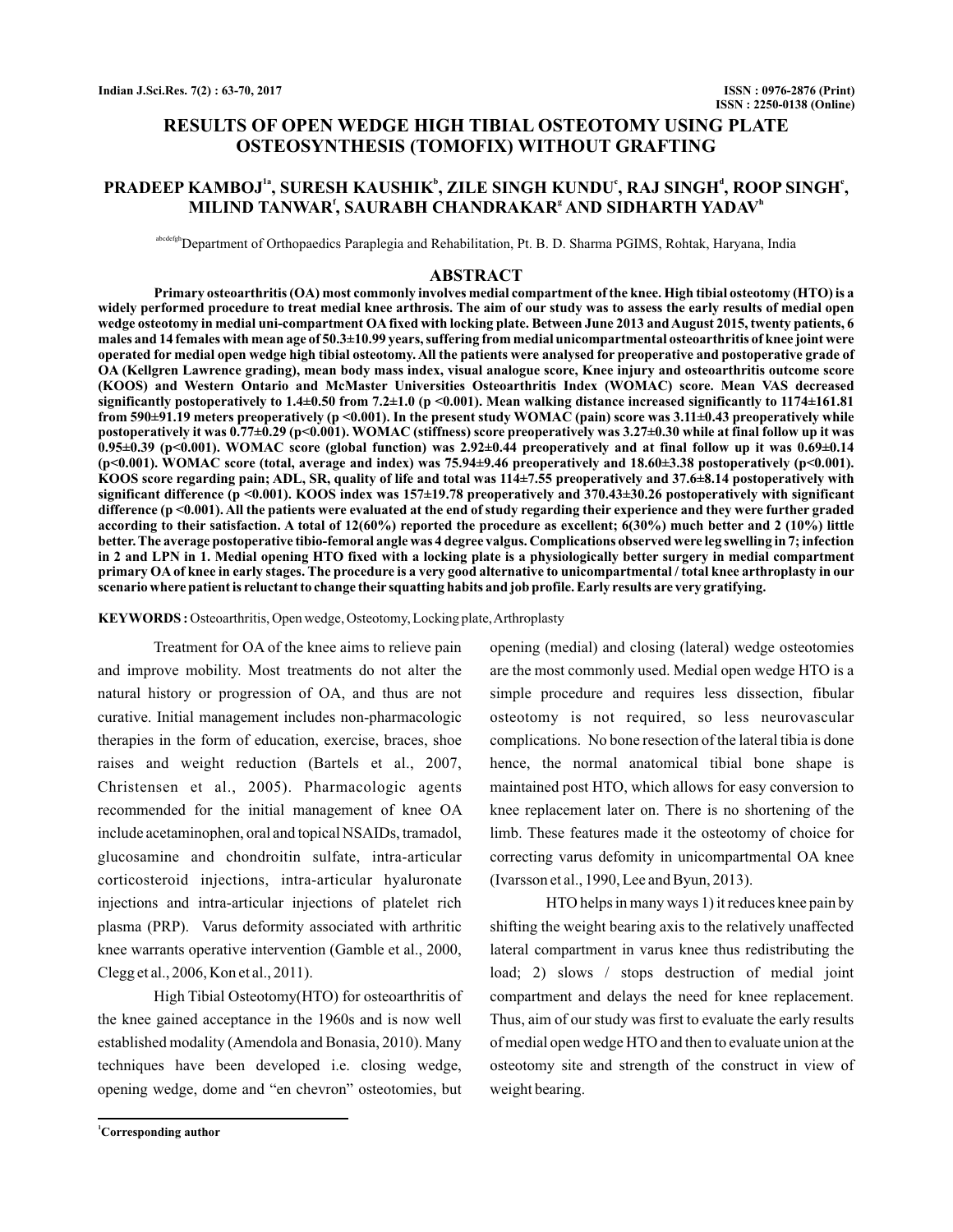# **MATERIALSANDMETHODS**

## **Subjects**

A total of 20 patients were operated between June 2013 to November 2015.All but two cases were operated by senior surgeon (PK). All patients were followed for at least six months post operatively. There were 6 males and 14 females with mean age at the time of surgery being 50.3 years (range: 30-66 years). All patients were operated on single knee. Consent was taken from all the patients and only cases of Primary Osteoarthritis were included. The mean body mass index (BMI) was 27.09. 11 patients (55%) had grade III and 9 patients (45%) grade II severity according to Kellgren Lawrence grading system.

## **RadiographicMeasurements**

Bilateral weight bearing antero-posterior and lateral view of knee along with scanogram of both the lower limbs was performed pre and post operatively to assess the angle of deformity, patellar height and tibial slope. The angle of deformity was calculated from the full-length scanograms as shown in Figure 1A. The weight-bearing axis was calculated to pass through the lateral tibial plateau at about 60-62% of the width of the plateau (Figure 1B).



**Figure 1A: X-ray Antero-posterior View Including Hip, Knee and Ankle Joint (Scanogram) Showing Varus Angle Between the Mechanical Axis of Femur and Tibia of 12°. The Weight-Bearing Axis is Passing Medial to the Joint**

**Figure 1B: After Correction The Weight Bearing Axis is Passing Through the Lateral Tibial Condyle at About 62% of Width of the Tibial Plateau With Mechanical Alignment of 2.5°Valgus**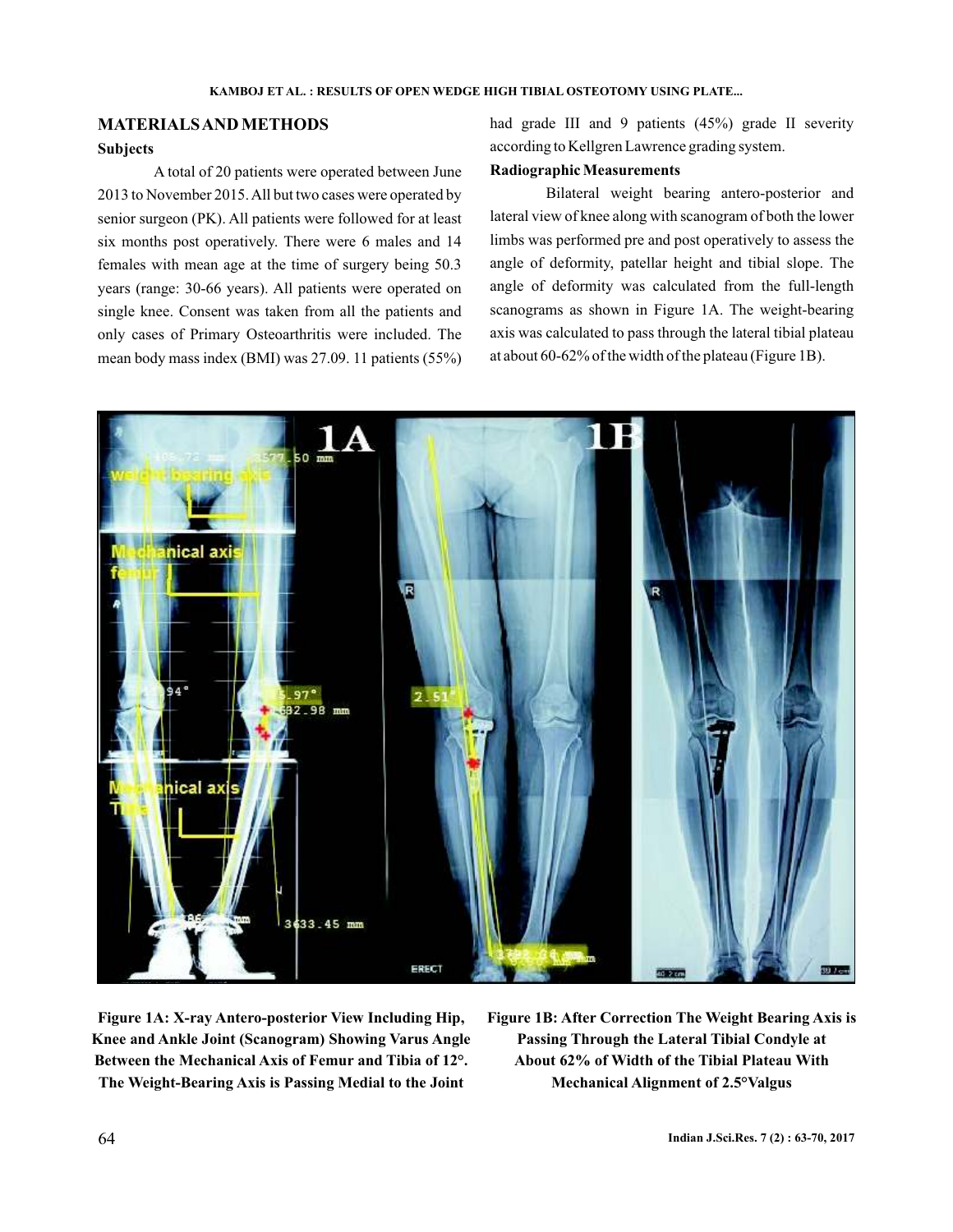**KAMBOJ ET AL. : RESULTS OF OPEN WEDGE HIGH TIBIAL OSTEOTOMY USING PLATE...**



**Figure 2A : Full weight bearing preoperative X-ray of a 66 year old male;**

**Figure 2B : X-ray at 7 months showing consolidation of the osteotomy site;**

**Figure 2C : X-ray after removal of the plate at 1 year.**

**Figure 2D : Standing preoperative X-ray of a 42 year old female;**

**Figure 2E : Immediate post-operative X-ray;**

**Figure 2F : Full weight bearing X-ray at 8 months showing consolidation of osteotomy site.**

Serial radiographs were taken postoperatively at 1,3 and 6 months to assess the bony union and correction of the varus deformity (Figure 2)

#### **OperatingTechnique**

The patient was placed in supine position on a radiolucent operating table and a tourniquet was applied. A 5-cm vertical incision was made over the center between the medial aspect of the tibial tuberosity and the posteromedial aspect of tibia below the joint line. The pes anserinus was detached from the tibia to expose the superficial medial collateral ligament. The distal portion of exposed ligament was separated from bone and a blunt retractor was inserted posterior to the medial collateral ligament and the tibia to protect the neurovascular structures posterior to incision line. After identifying medial border of the patellar tendon sub periosteal dissection was performed from the tibial tuberosity to posteromedial aspect of the tibia. Two guide wires were inserted at a point 3.5-4 cm below medial joint line and passed obliquely 1 cm below the lateral articular margin of tibia towards the tip of fibular head. After checking the appropriate location with fluoroscope, a tibial osteotomy was performed immediately below the guide wires using an oscillating saw or an osteotome. It was ensured that the osteotomy line extended from tibial tuberosity along posteromedial aspect of the tibia to 1 cm medial to lateral tibial cortex and was in parallel with the posterior tibial slope on the sagittal plane. The mobility of the osteotomy site was checked and the osteotomy was opened with a valgus force. If the opening of the osteotomy seemed insufficient, we used 2 or 3 stacked osteotomes to reduce the risk of intra articular fractures. Subsequently, a calibrated wedge was inserted until the osteotomy opened to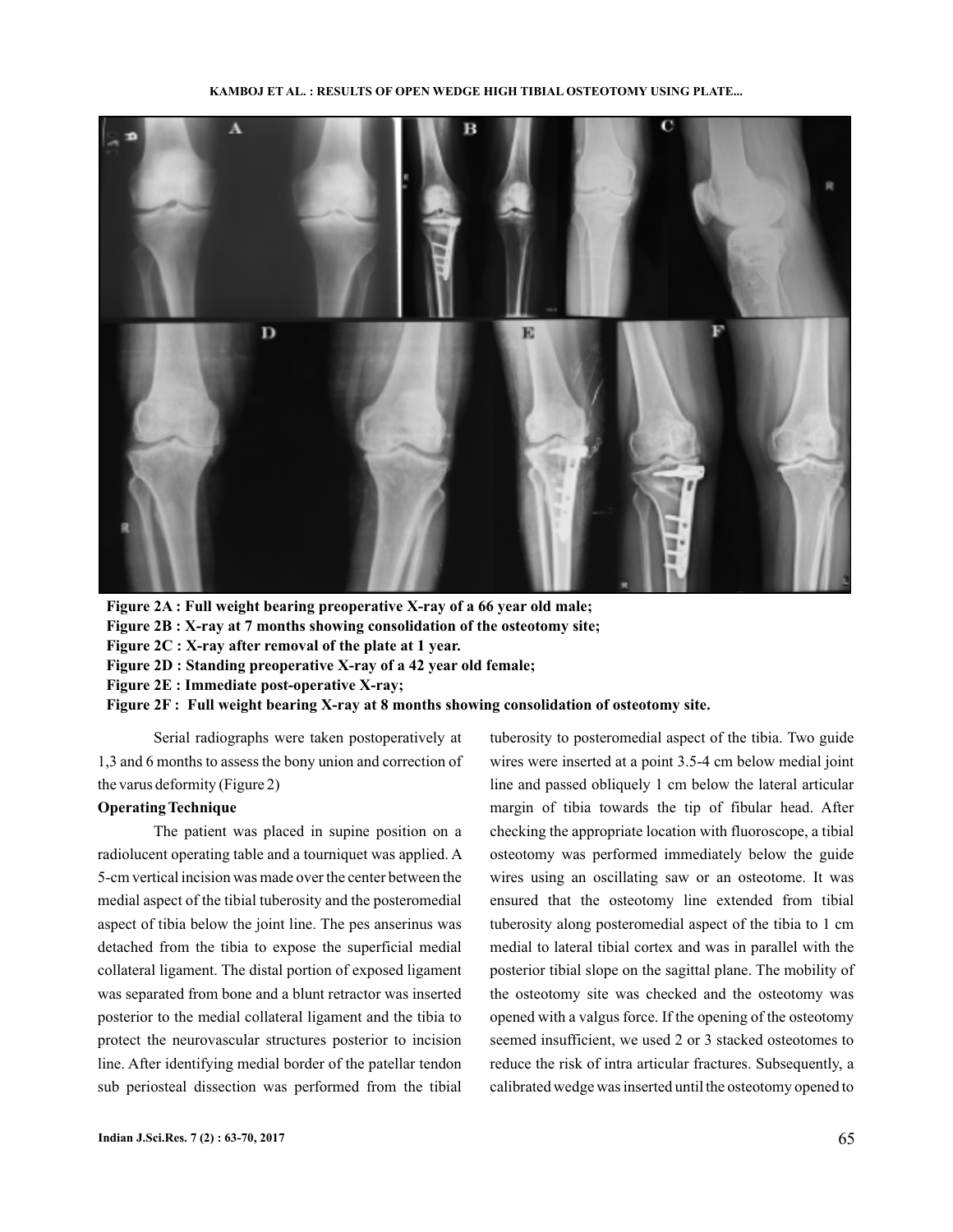

**Figure 3: X-ray After Removal of the Plate for Infection**

the desired extent. Once the desired degree of correction was achieved, internal fixation of a metal plate was performed. Wound was closed in layers. Negative suction drain was used as and when required.

### **Postoperative Rehabilitation**

Once the effect of anesthesia weans off isometric quadriceps, active ankle exercises and toe movements were started. Ice fomentation and elevation was also advised to decrease postoperative edema. From postoperative day 1 range of motion exercises of knee, patellar mobilization and straight keg raises were initiated. Drain if used was removed after 48 hours. Toe touchdown walking with the help of walker in a protective knee brace was allowed from second postoperative day. Stitches were removed after 12-14 days. Full range of motion was achieved gradually up to fourth postoperative week. Partial weight bearing in protective knee brace was allowed after one week, which increased progressively to full weight bearing over 6-12 weeks. Activities like cycling, brisk walking, driving and riding were allowed after confirming complete consolidation of osteotomy at around 4 months.

### **Complications were noted and managed accordingly.**

The results were assessed by visual analogue scale (VAS) (McCarrel and Fortier, 2009), Knee injury and osteoarthritis outcome score (KOOS) (Gobbi et al., 2012) and Western Ontario and McMaster Universities Osteoarthritis Index (WOMAC) score.

## **RESULTS**

### **Varus Deviation**

The mean preoperative varus deviation was 10.6±1.04 degrees. The maximum number of patients (55%) had varus deviation of more than 10 degrees. The postoperative mean valgus angle was 3.95±0.88 degrees. **Pain**

All patients were assessed regarding pain by using Visual Analogue Scale (VAS). The mean VAS preoperatively was  $7.2 \pm 1.0$ , which decreased significantly to  $1.4 \pm 0.50$  postoperatively (p < 0.001).

### **Walking Distance**

The mean walking distance preoperatively was 590±91.19 meters, which increased significantly to 1174±161.81 postoperatively (p<0.001).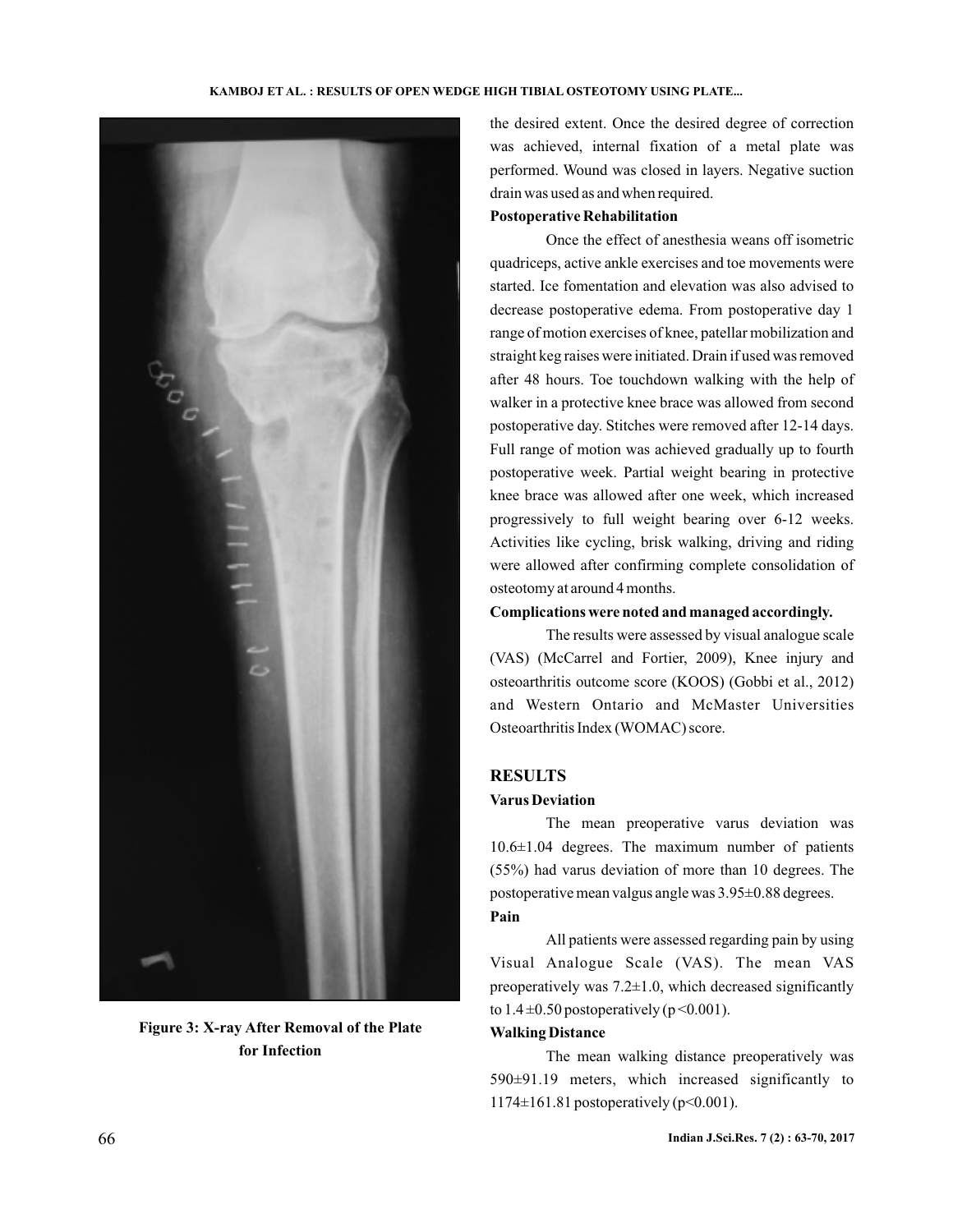### **KAMBOJ ET AL. : RESULTS OF OPEN WEDGE HIGH TIBIAL OSTEOTOMY USING PLATE...**

## **WOMAC Score**

Table 1,2 and 3 reveal WOMAC scores regarding pain, stiffness and global function pre and post operatively with significant difference (p<0.001) respectively. The total, average and index WOMAC score preoperatively were 69.65±8.12, 2.98±0.42 and 75.94±9.46 respectively which decreased with a significant difference  $(p<0.001)$ postoperatively to 17.1±3.47, 0.72±0.14 and 18.60 ±3.38.

| <b>Parameter</b>   | <b>Before</b>    | After           | <b>Statistical Significance</b> |
|--------------------|------------------|-----------------|---------------------------------|
| Walking            | $3.05 \pm 0.68$  | $0.7 \pm 0.57$  | < 0.001                         |
| Stair climbing     | $3.55 \pm 0.51$  | $1.1 \pm 0.30$  | < 0.001                         |
| Nocturnal          | $2.85 \pm 0.67$  | $0.55 \pm 0.51$ | < 0.001                         |
| Rest               | $2.65 \pm 0.58$  | $0.4 \pm 0.50$  | < 0.001                         |
| Weight bearing     | $3.6 \pm 0.50$   | $1.1 \pm 0.30$  | < 0.001                         |
| Total              | $15.55 \pm 2.18$ | $3.85 \pm 1.46$ | < 0.001                         |
| Total pain average | $3.11 \pm 0.43$  | $0.77 \pm 0.29$ | < 0.001                         |

**Table 1: WOMAC Score (Pain) Preoperative and Postoperative**

## **Table 2: WOMAC Score (Stiffness) Preoperative and Postoperative**

| <b>Parameter</b>       | <b>Before</b>   | After           | <b>Statistical Significance</b> |
|------------------------|-----------------|-----------------|---------------------------------|
| Morning stiffness      | $3.6 \pm 0.50$  | $1.05 \pm 0.60$ | < 0.001                         |
| Stiffness later in day | $2.95 \pm 0.22$ | $0.85 \pm 0.48$ | < 0.001                         |
| Stiffness total        | $6.55 \pm 0.60$ | $1.9 \pm 0.78$  | < 0.001                         |
| Stiffness average      | $3.27 \pm 0.30$ | $0.95 \pm 0.39$ | < 0.001                         |

### **Table 3: WOMAC Score (Global Function) Preoperative and Postoperative**

| <b>Parameter</b>          | <b>Before</b>    | After           | <b>Statistical Significance</b> |
|---------------------------|------------------|-----------------|---------------------------------|
| Descending stairs         | $3.2 \pm 0.69$   | $1.05 \pm 0.22$ | < 0.001                         |
| Ascending stairs          | $3.3 \pm 0.65$   | $1.05 \pm 0.22$ | < 0.001                         |
| Rising from sitting       | $3.3 \pm 0.65$   | $1\pm 0$        | < 0.001                         |
| Standing                  | $3 \pm 0.72$     | $0.75 \pm 0.44$ | < 0.001                         |
| Bending to floor          | $2.75 \pm 0.44$  | $0.65 \pm 0.48$ | < 0.001                         |
| Walking on flat           | $2.8 \pm 0.76$   | $0.5 \pm 0.51$  | < 0.001                         |
| Getting in our out of car | $2.87 \pm 0.35$  | $1\pm 0$        | < 0.001                         |
| Going shopping            | $2.9 \pm 0.64$   | $0.85 \pm 0.36$ | < 0.001                         |
| Putting on socks          | $2.6 \pm 0.50$   | $0.55 \pm 0.51$ | < 0.001                         |
| Rising from bed           | $2.9 \pm 0.64$   | $0.6 \pm 0.50$  | < 0.001                         |
| Taking off socks          | $2.45 \pm 0.51$  | $0.25 \pm 0.44$ | < 0.001                         |
| Lying in bed              | $2.6 \pm 0.50$   | $0.2 \pm 0.41$  | < 0.001                         |
| Getting in / out bath     | $3\pm0.32$       | $0.9 \pm 0.30$  | < 0.001                         |
| <b>Sitting</b>            | $3.15 \pm 0.67$  | $0.8 \pm 0.41$  | < 0.001                         |
| Getting on / toilet       | $3.15 \pm 0.48$  | $0.8 \pm 0.41$  | < 0.001                         |
| Heavy domestic duties     | $3.8 \pm 0.42$   | $1.2 \pm 0.42$  | < 0.001                         |
| Light domestic duties     | $2.9 \pm 0.55$   | $0.4 \pm 0.50$  | < 0.001                         |
| Total score               | $47.05 \pm 5.95$ | $11.3 \pm 2.31$ | < 0.001                         |
| Average score             | $2.92\pm0.44$    | $0.69 \pm 0.14$ | < 0.001                         |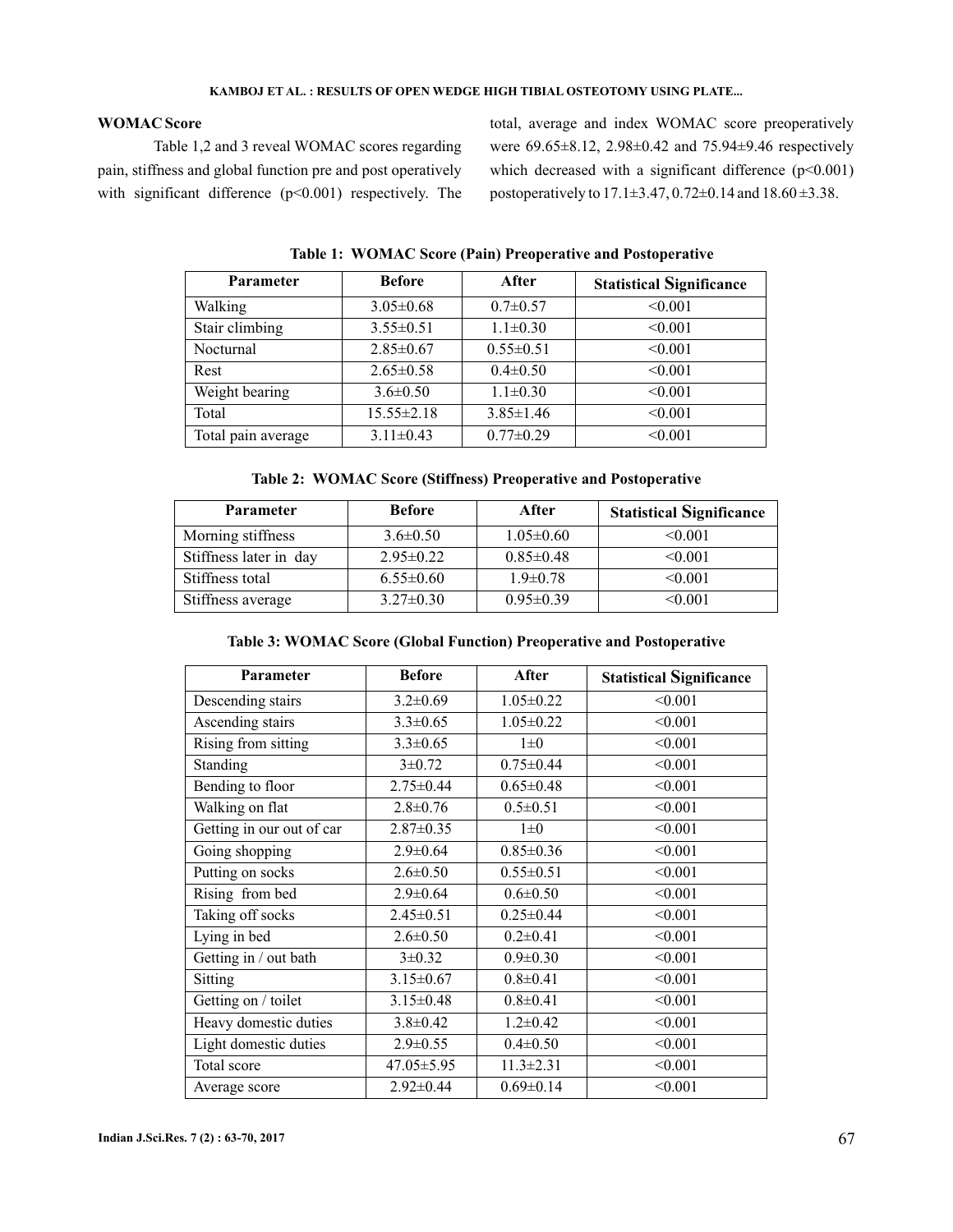#### **KAMBOJ ET AL. : RESULTS OF OPEN WEDGE HIGH TIBIAL OSTEOTOMY USING PLATE...**

| <b>Parameter</b> | <b>Before</b>    | After           | <b>Statistical Significance</b> |
|------------------|------------------|-----------------|---------------------------------|
| Pain             | $25.6 \pm 2.54$  | $8.9 \pm 2.69$  | < 0.001                         |
| Sym              | $13.35 \pm 2.00$ | $5.4 \pm 2.23$  | < 0.001                         |
| ADL              | $47\pm5.92$      | $11.3 \pm 2.31$ | < 0.001                         |
| <b>SR</b>        | $15.1 \pm 1.77$  | $5.65 \pm 1.95$ | < 0.001                         |
| OL               | $12.9 \pm 1.20$  | $6.55 \pm 1.98$ | < 0.001                         |
| Total            | $114\pm7.55$     | $37.6 \pm 8.14$ | < 0.001                         |

**Table 4: KOOS Score Preoperative and Postoperative**

|  |  | Table 5: KOOS Index Preoperative and Postoperative |
|--|--|----------------------------------------------------|
|--|--|----------------------------------------------------|

| <b>Parameter</b> | <b>Before</b>    | After              | <b>Statistical Significance</b> |
|------------------|------------------|--------------------|---------------------------------|
| Pain             | $29.99 \pm 6.78$ | $75.52 \pm 7.83$   | < 0.001                         |
| Sym              | $52.32 \pm 7.16$ | $80.71 \pm 7.97$   | < 0.001                         |
| ADL.             | $30.80 \pm 8.75$ | $83.38 \pm 3.41$   | < 0.001                         |
| SR.              | $24.5 \pm 8.87$  | 71.75 ± 9.77       | < 0.001                         |
| OL               | $19.37 \pm 7.56$ | $59.06\pm12.41$    | < 0.001                         |
| Total            | $157 \pm 19.78$  | $370.43 \pm 30.26$ | < 0.001                         |

#### **KOOS Score**

Table 4 and 5 show KOOS score and KOOS index pre and postoperatively respectively. The scores regarding pain, activities of daily living, quality of life etc decreased significantly postoperatively (p<0.001).

### **DISCUSSION**

Osteoarthritis is most common joint disease of the elderly and knee being the commonest joint involved in Indian sub-continent. Patient with symptomatic OA knee has great disability. Risk factors for primary OA include age, obesity, genetics, muscle weakness and joint injury. Initial management consists of analgesics (NSAIDS), physical therapy and weight reduction (Cooper et al., 2000, Beyaz, 2012). Glucosamine or other cartilage enhancing drugs have not been proven to be effective. Role of intraarticular injections (steroids/hyaluronic acid) is also controversial. Intra-articular injection of PRP has shown some beneficial results by few authors but they are short lived. Plethora of surgical treatment modalities to manage medial compartment OA have been cited in literature with their pros and cons (Jubb et al., 2003, Pornattanamaneewong et al., 2012).

Unicompartmental/total knee replacement is the main stay of treatment in the western world. But the needs and habits of people in Indian sub continent (squatting for toilet purposes and cross leg sitting/kneeling for prayer purposes) are little different. Hence, joint conserving surgeries suit such patients better than replacements. Moreover, most of these patients are manual laborers. High tibial osteotomy resolves pain in the joint due to its decompressive effects in the early period, and then due to the translation of mechanical axis into the relatively better lateral tibial plateau in the long run. This improves the knee function and prevents further deterioration of the joint at the previous speed. Conventional HTO with lateral close wedge or dome shaped osteotomy requires more dissection, involvement of lateral popliteal nerve and sacrifice of proximal tibio-fibular joint, due to which lateral closed wedge HTO became unpopular. The closed wedge HTO may also lead to shortening of patellar tendon and loss of inclination of the tibial plateau which makes the subsequent total knee arthroplasty technically more challenging (Sangwan et al., 2000, Devgan et al., 2003).

Correction of varus deformity by open wedge HTO in an active patient with medial compartment arthritis unloads the joint and gives significant pain relief and further adds to the life of the joints, thus postponing the ultimate joint replacement by significant number of years. HTO enables medial approach that minimizes the risk of neurovascular lesions and the need for wide dissection of the soft tissues. The procedure allows controlled opening of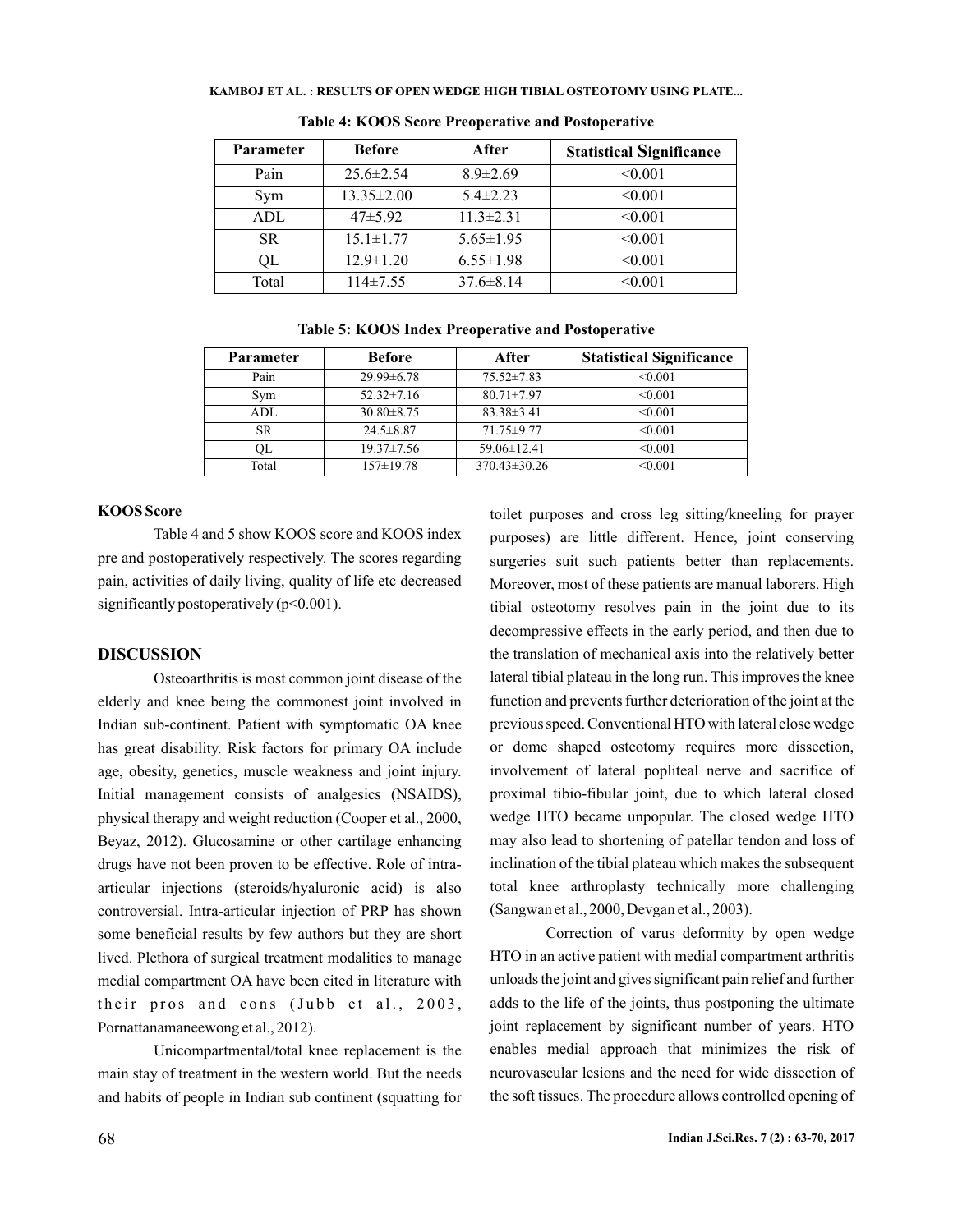#### **KAMBOJ ET AL. : RESULTS OF OPEN WEDGE HIGH TIBIAL OSTEOTOMY USING PLATE...**

the wedge leading to proper alignment and adequate correction of the deformity. The strength of construct with a medial locking plate (TomoFix) and minimum dissection (preserving the blood supply of the bony fragments) allows early weight bearing without collapse or loss of correction in the absence of any graft at osteotomy site. The postoperative rehabilitation programme allows immediate active movements and early weight bearing in view of a stable solid construct provided by the plate, which is able to bear the postoperative, compressive and torsional loads. The osteotomy site slowly and steadily gets consolidated as the lateral hinge is maintained and the lateral cortex is not breached.

Few investigators have reported excellent results of medial open wedge HTO fixed with external fixators with or without grafting with only less than 5% of patients having loss of correction postoperatively. Sangwan et al stated that gradual distraction with external fixators without bone grafting is a safe, simple and very effective treatment for unicompartmental OA of knee. Infection of pins was the main complication, which was reported by some authors to as high as 45% and stability of the construct was also not very good. Patient experiences difficulty in ambulation and is very inconvenient while sleeping.

The preservation of lateral tibial cortex by gradually increasing the osteotomy gap over several minutes with number of chisels and remaining within 10 mm from the lateral cortex provide prompt union. We did not graft any of our patients and none went into delayed/nonunion. Hence there were no morbidities of graft harvesting site. Staubli et al in their study of 92 high tibial osteotomies fixed with medial plate without bone graft or substitutes showed similar results. However 40% of their patients required removal of implants (Staubli and Jacob, 2010).

Statistically significant improvement in VAS score from 7.2 $\pm$ 1.0 to 1.4  $\pm$ 0.50 postoperatively (p <0.001) was observed in our study from baseline to 6 months follow-up. Similar results were reported by Sampson et al., 2010 in VAS score in knee at rest, while moving and while bent with p value<0.0005, 0.0004, 0.0349 respectively.

Similarly assessment of WOMAC score and normalized KOOS score showed significant improvement in activities of daily living, pain, quality of life and other criteria. All patients were evaluated at end of the study regarding their experience and they were further graded according to their satisfaction. 12(60%) reported procedure as excellent, 6 (30%) much better and 2 (10%) little better.

We had our share of complications. Leg swelling was observed in 7 patients that persisted for 3-4 months. The swelling used to increase in the day time but would disappear after limb elevation or overnight. Infection occurred in 2 patients. In one patient, infection developed in muscular plains, which was managed by incision and drainage and intravenous antibiotics for 3 weeks. The second patient developed superficial infection, which healed spontaneously with antibiotics. The infection reappeared after 6 months and plate was removed as the osteotomy got consolidated (Figure 3). The cultures from the plate site were sent for microbiological examination but they came out to be negative. The infection healed completely after implant retrieval. This patient had a little increase in tibial slope but fortunately there was no restriction in range of movements. One patient developed lateral popliteal nerve palsy, which has not recovered till date and is waiting for tendon transfer procedure. One patient complained of local irritation by plate for which implant removal was required. The complication rates of our study are comparable with those of others.

#### **CONCLUSION**

We believe that medial open wedge HTO fixed with TomoFix without any graft provides excellent stable construct leading to satisfactory union rates and acceptable complication rates. It is a physiologically better surgery in medial compartment primary OA in Kellgren Lawrence grade II and III. The procedure is a very good alternative to unicompartmental/ total knee arthroplasty in our scenario where patient at this old age is reluctant to change their squatting, cross leg sitting and kneeling habits and job profile. Early results are very gratifying though long-term follow-up and larger group design is required.